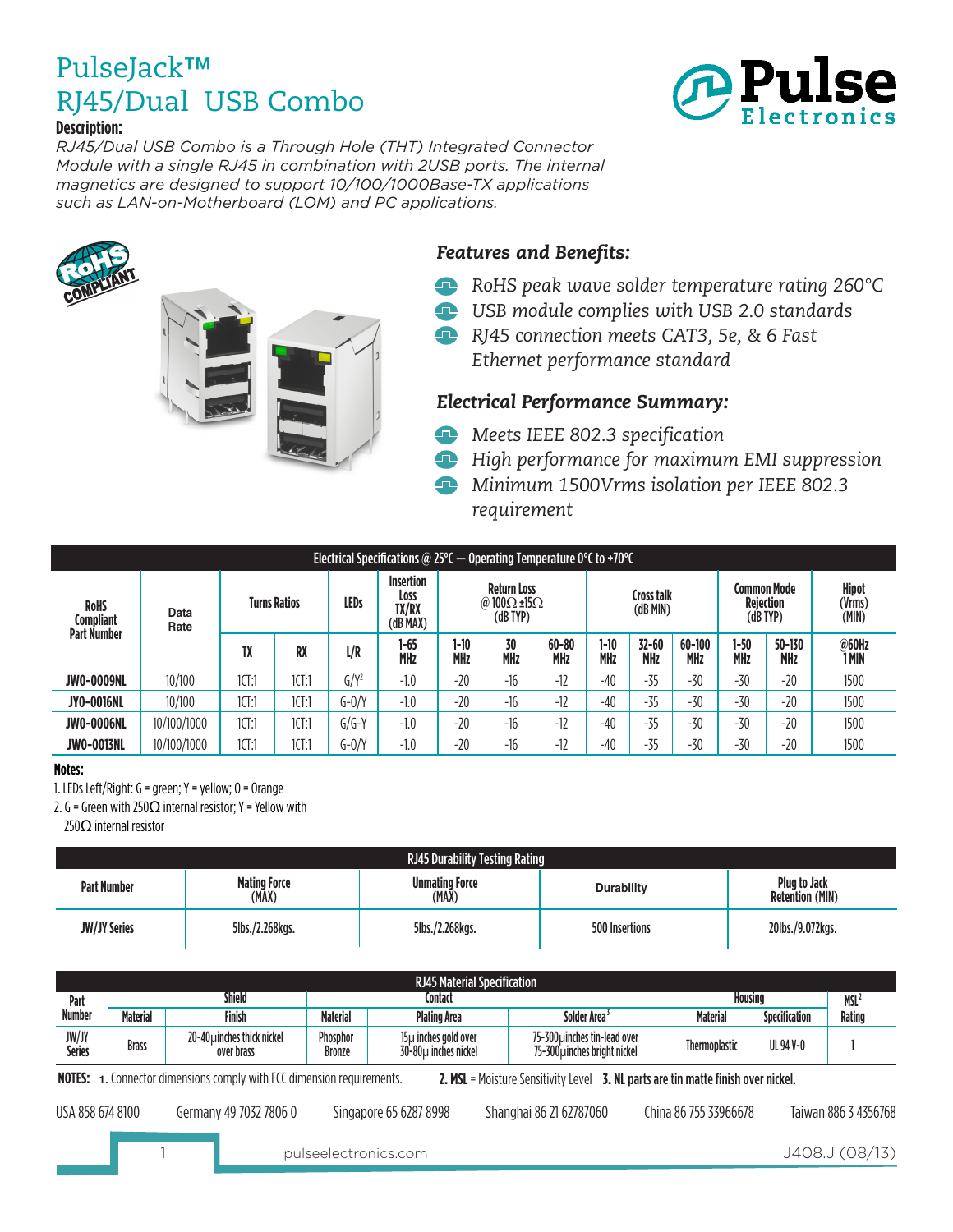

**Mechanicals**

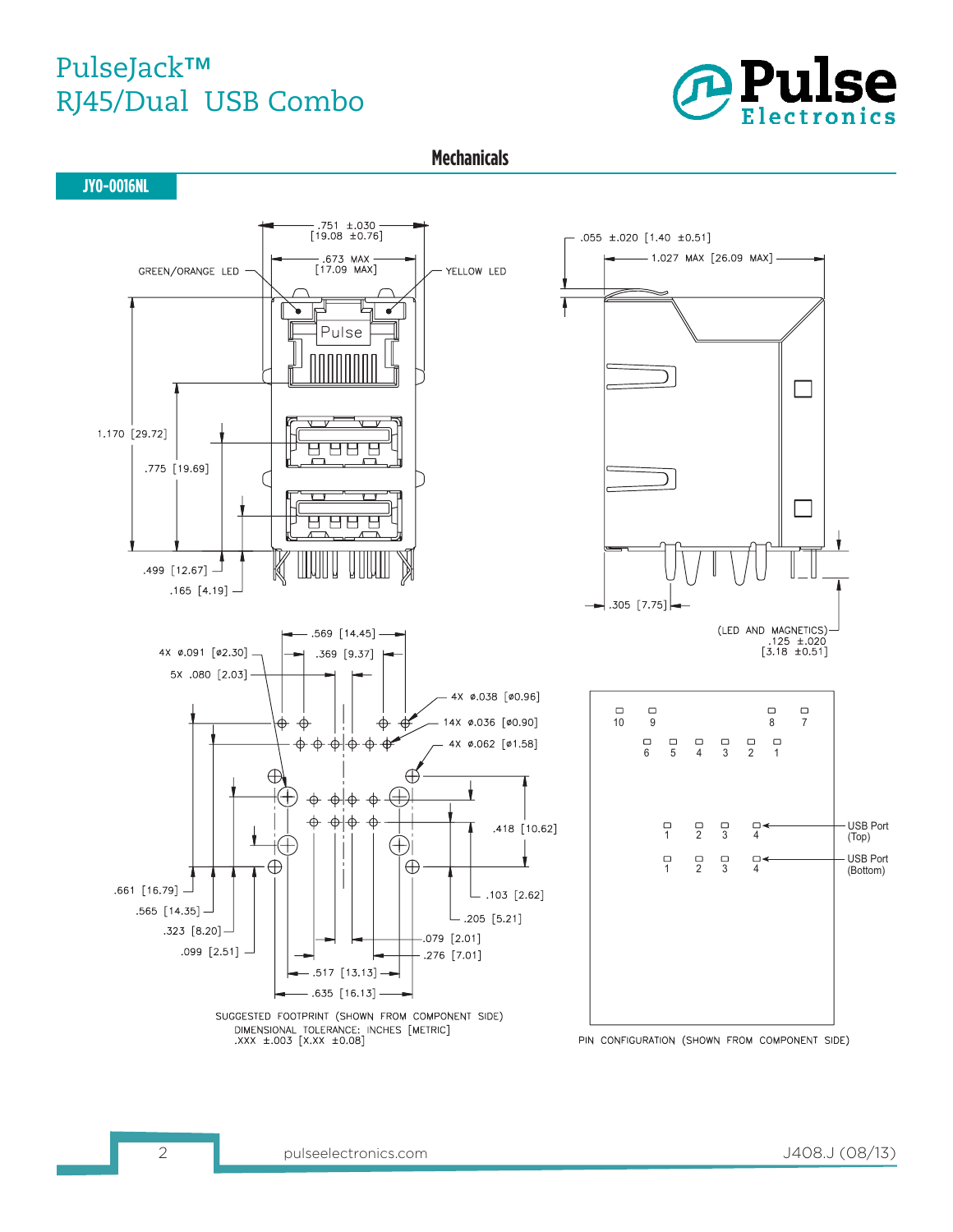

**Mechanicals**



3 pulseelectronics.com J408.J (08/13)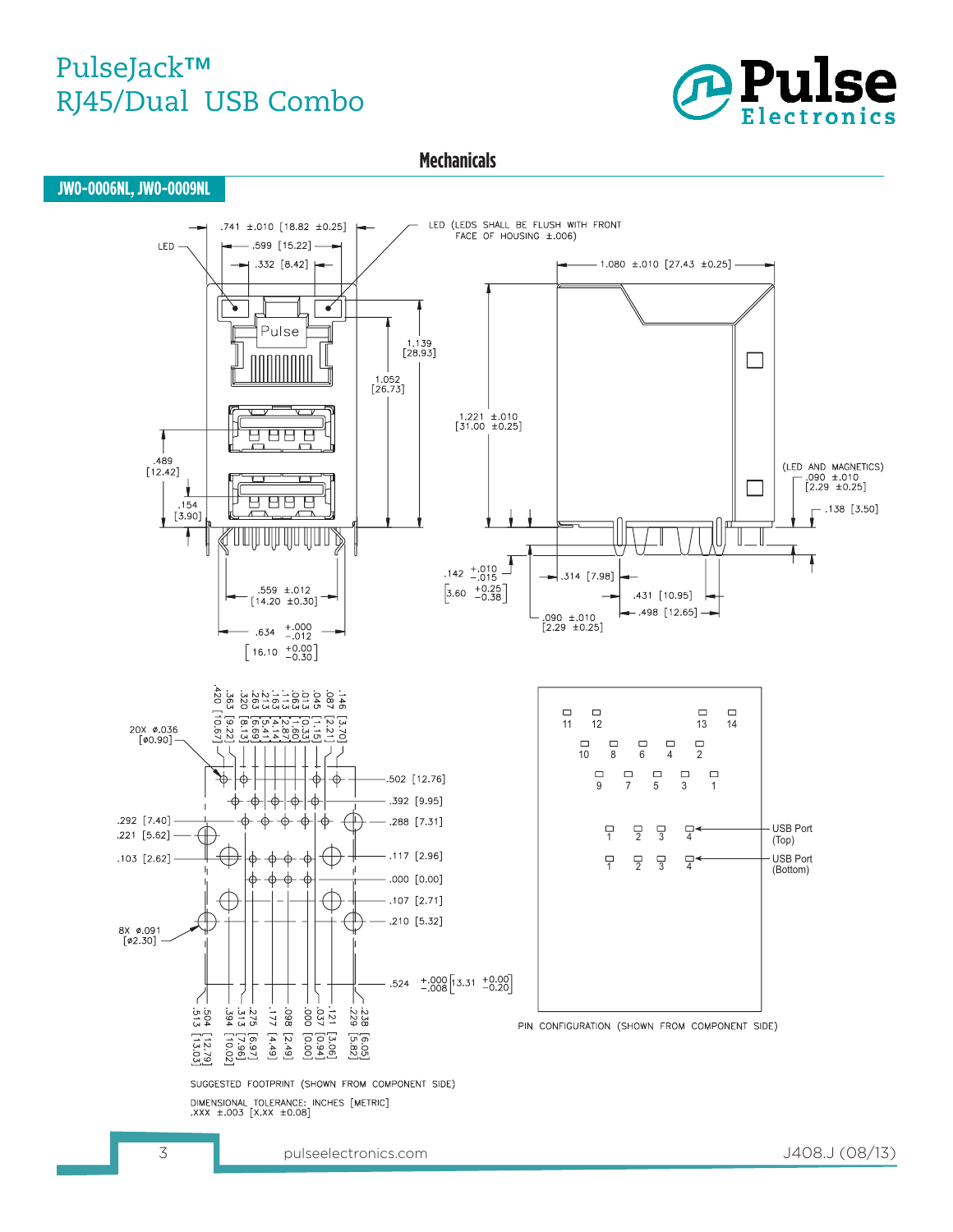

**Mechanicals**

**JW0-0013NL**

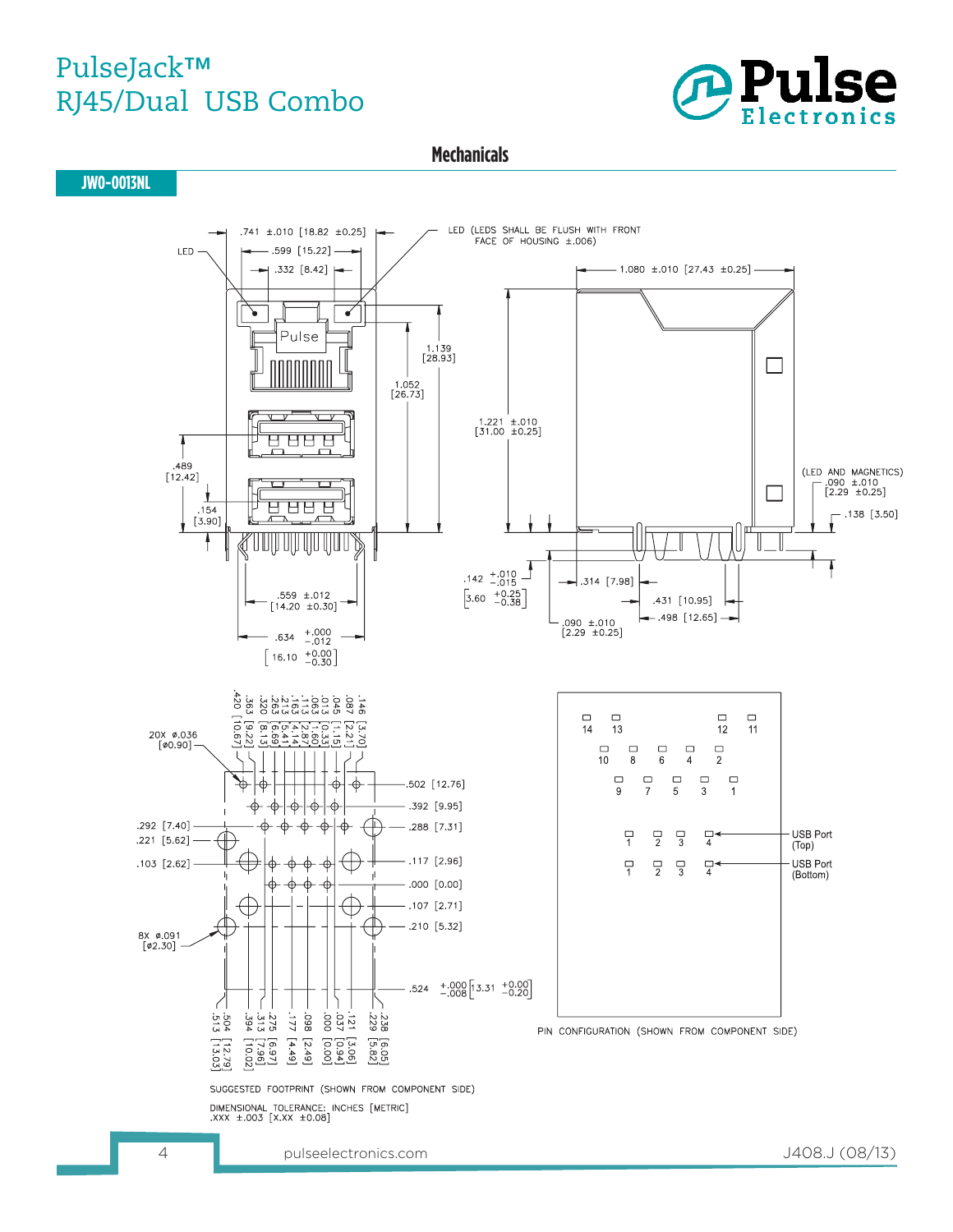





| STANDARD LED | WAVE LENGTH | V(MAX) | F.<br>(TYP)     | @5V<br>(MAX)    |
|--------------|-------------|--------|-----------------|-----------------|
| YELLOW       | 585 nm      | 5 V    | 10 mA           | $15 \text{ mA}$ |
| GREEN/ORANGE | 568/610 nm  | 5 V    | $10 \text{ mA}$ | 15 mA           |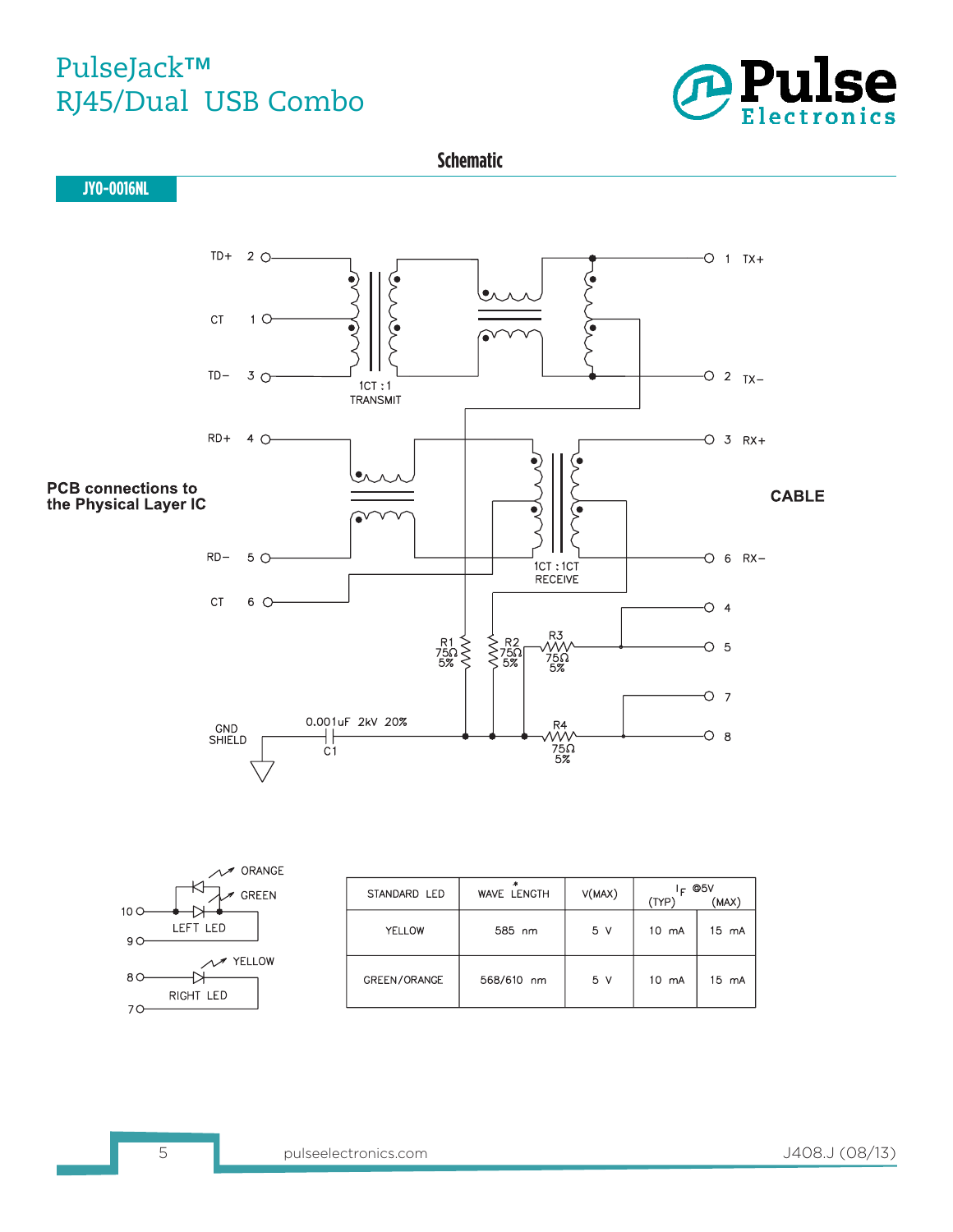



|      | YELLOW       |
|------|--------------|
| 14 C |              |
|      | RIGHT LED    |
| 13 C | 250 OHMS ±5% |
|      | <b>GREEN</b> |
| 12 C |              |
|      | LEFT LED     |
| 11   | 250 OHMS +5% |
|      |              |

| STANDARD LED | WAVE LENGTH | V(MAX)         | ے ا<br>(TYP) | @5V<br>(MAX) |
|--------------|-------------|----------------|--------------|--------------|
| YELLOW       | 585 nm      | 5 <sub>v</sub> | 10 mA        | 15 mA        |
| <b>GREEN</b> | 565 nm      | 5 <sub>v</sub> | 10 mA        | 15 mA        |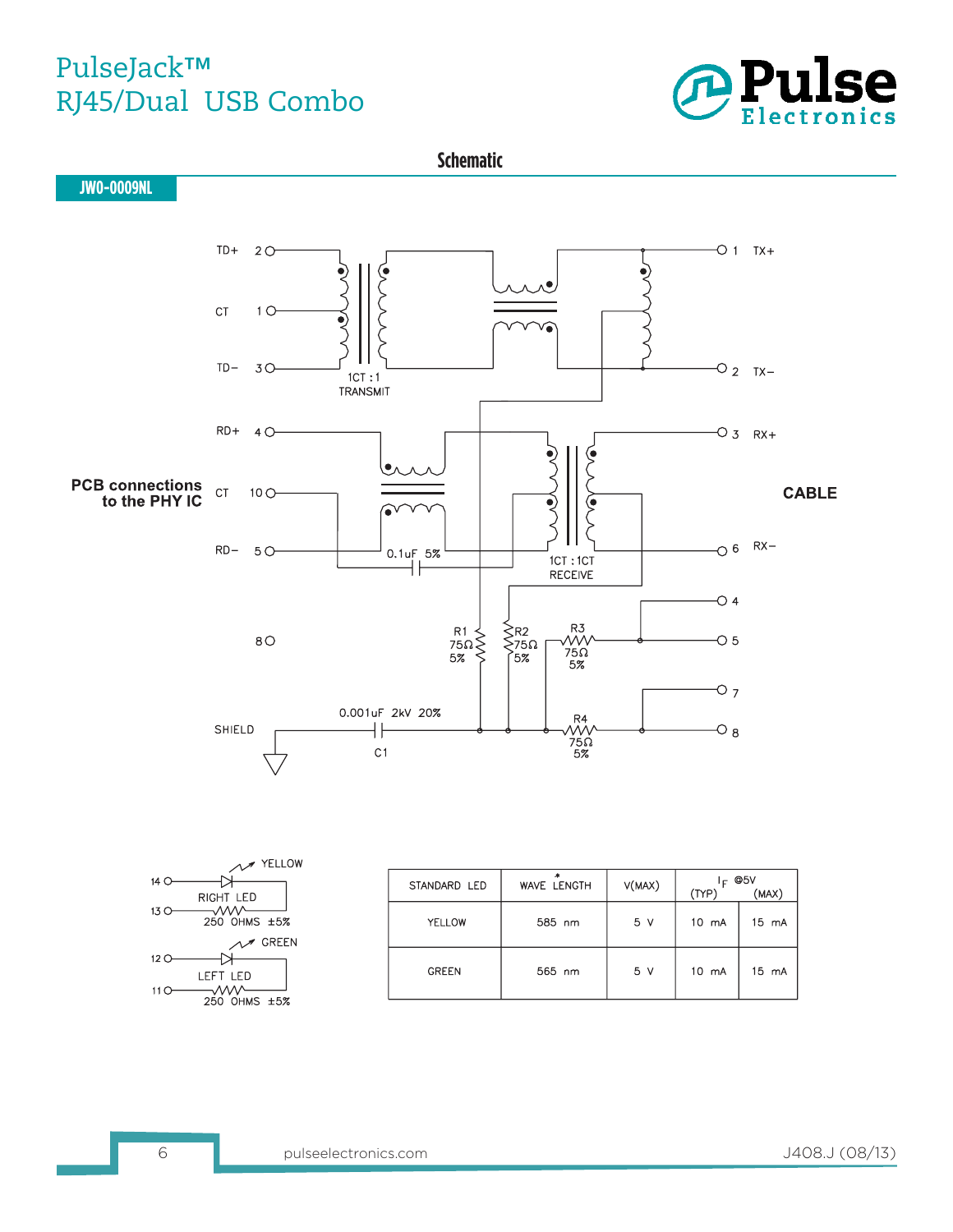



| STANDARD LED        | WAVE LENGTH | V(MAX) | @5V<br>È        |                 |  |
|---------------------|-------------|--------|-----------------|-----------------|--|
|                     |             |        | (TYP)           | (MAX)           |  |
| <b>GREEN/YELLOW</b> | 568/590 nm  | 5 V    | $10 \text{ mA}$ | $15 \text{ mA}$ |  |
| <b>GREEN</b>        | 565 nm      | 5 V    | $10 \text{ mA}$ | 15 mA           |  |
| YELLOW              | 585 nm      | 5 V    | $10 \text{ mA}$ | $15 \text{ mA}$ |  |
| GREEN/ORANGE        | 568/610 nm  | 5 V    | $10 \text{ mA}$ | 15 mA           |  |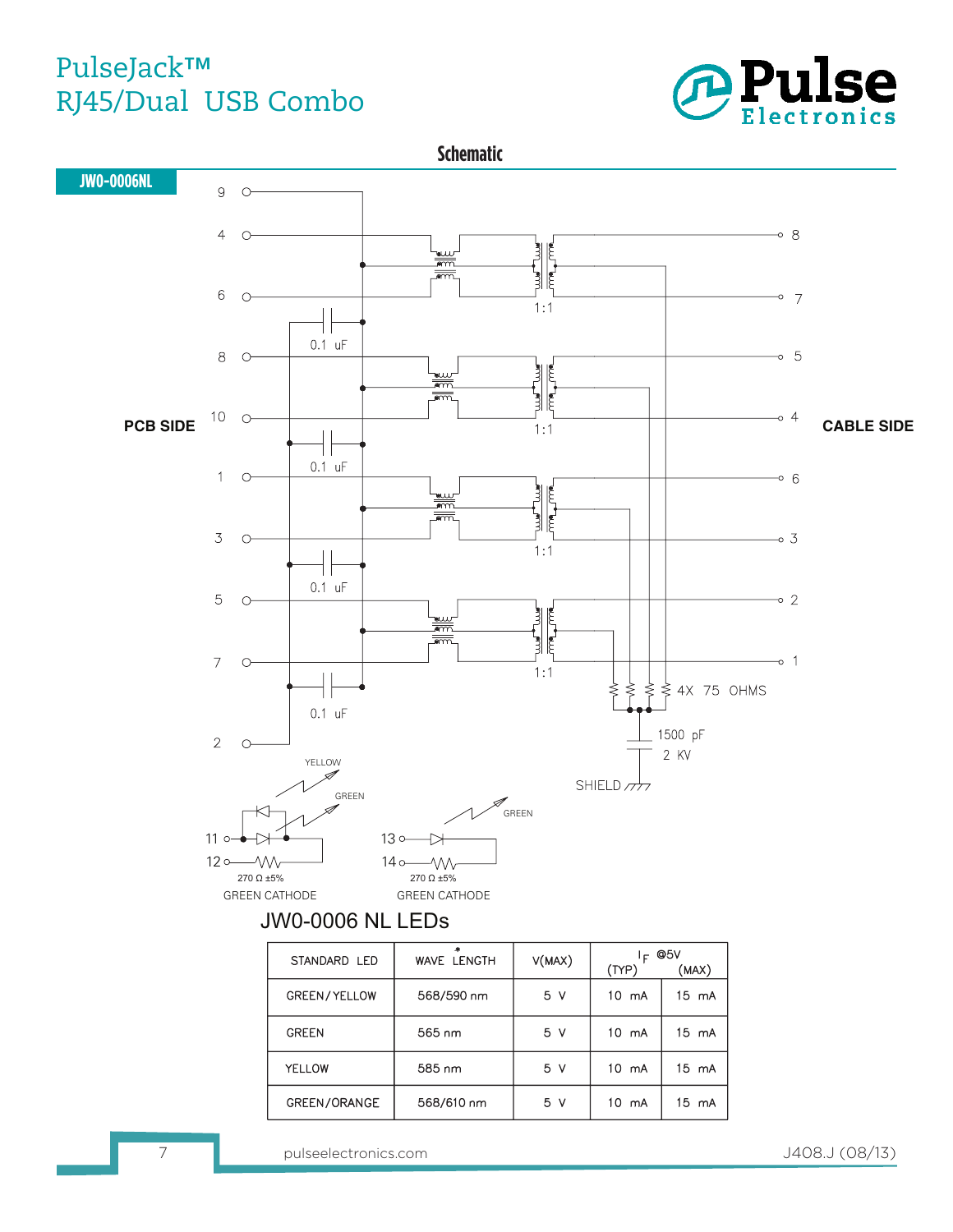



585 nm

568/610 nm

 $5<sub>v</sub>$ 

 $5<sub>v</sub>$ 

10 mA

10 mA

15 mA

15 mA

**YELLOW** 

GREEN/ORANGE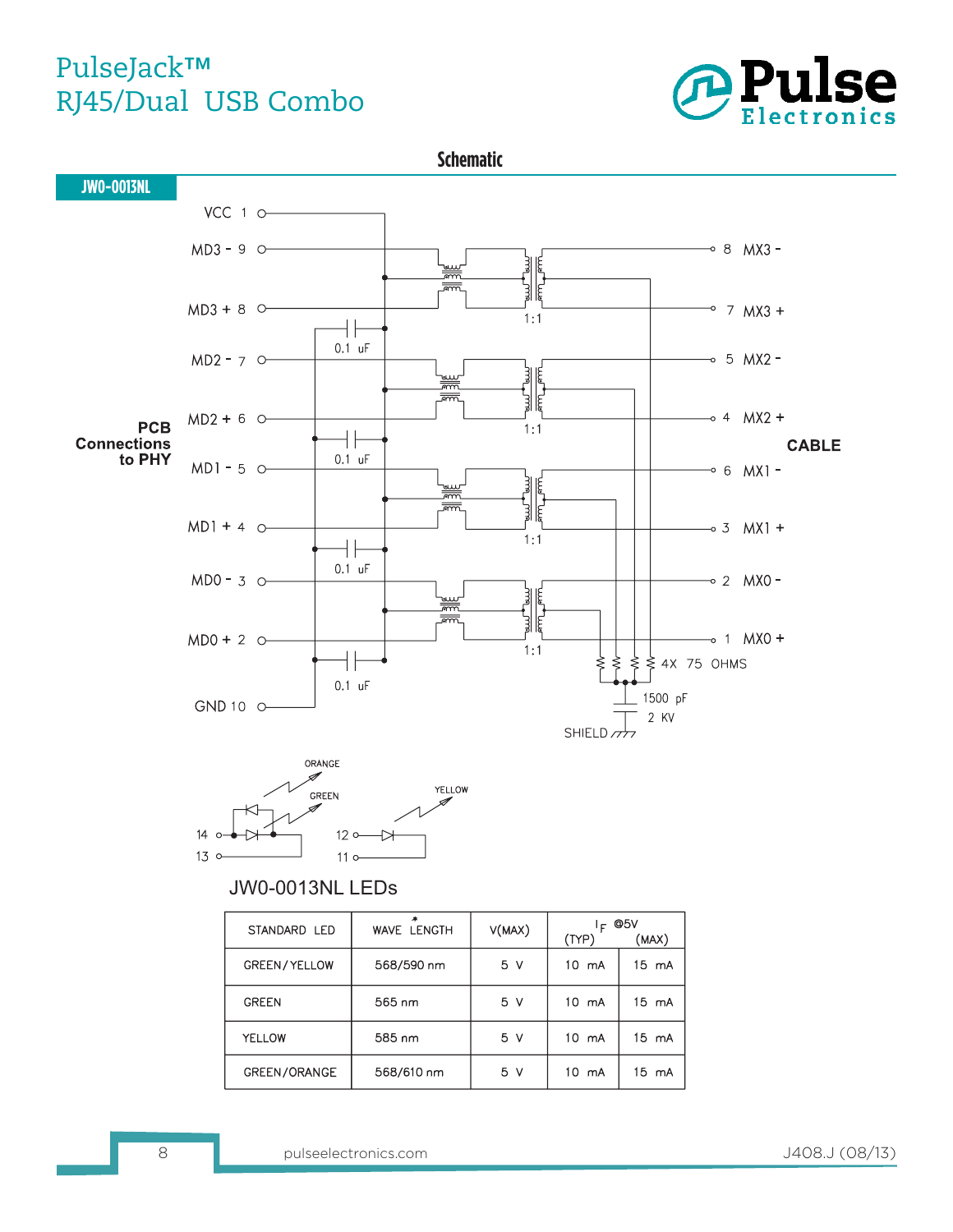#### USB/RJ45 Application Note

This line of Integrated Connector Modules are specifically designed for the implementation of a 10Base-T, 100Base-TX and 1000Base-TX transmission over data-grade unshielded twisted pair cable (UTP-3, 5/5e).

The connectors provide excellent EMI filtering and are suitable for Desktop PC, Embedded Systems and Multiport Applications. Pulse has worked closely with the leading IC manufacturers in

providing these 10/100/1000 solutions, thereby assuring compatibility with each transceiver.

JW0 and JY0 series meet the stringent open circuit inductance requirements of IEEE. When an 8mA DC current is applied across the transformer windings, the transformer will provide at least 350µH. The transformers used in each module also provide 1500Vrms minimum isolation, wide bandwidth with minimal attenuation and fast rise times to minimise system level jitter.



#### **PCB Layout Recommendations:**

1. For maximum EMI suppression (electromagnetic interference) place the decoupling capacitors adjacent to Vcc and 50W connections.

#### For More Information

| <b>Pulse Worldwide</b><br><b>Headquarters</b><br>12220 World Trade Drive<br>San Diego, CA<br>92128<br>U.S.A. | <b>Pulse Europe</b><br>Einsteinstrasse 1<br>D-71083 Herren-<br>bera<br>Germany | <b>Pulse China Headquarters</b><br>B402. Shenzhen Academy of<br>Aerospace Technol-<br>ogy Bldg.<br>10th Keiinan Road<br>High-Tech Zone<br>Nanshan District<br>Shenzen, PR China | <b>Pulse North China</b><br>Room 2704/2705<br>Super Ocean Finance<br>Ctr.<br>2067 Yan An Road<br>West<br>Shanghai 200336<br>China | <b>Pulse South Asia</b><br>135 Joo Seng Road<br>#03-02<br>PM Industrial Bldg.<br>Singapore 368363<br>Tel: 65 6287 8998 | <b>Pulse North Asia</b><br>3F. No. 198<br>Zhongvuan Road<br>Zhongli City<br>Taoyuan County 320<br>Taiwan R. O. C.<br>Tel: 886 3 4356768<br>Fax: 886 3 4356823 |
|--------------------------------------------------------------------------------------------------------------|--------------------------------------------------------------------------------|---------------------------------------------------------------------------------------------------------------------------------------------------------------------------------|-----------------------------------------------------------------------------------------------------------------------------------|------------------------------------------------------------------------------------------------------------------------|---------------------------------------------------------------------------------------------------------------------------------------------------------------|
| Tel: 858 674 8100                                                                                            | Tel: 49 7032 7806                                                              | 518057                                                                                                                                                                          |                                                                                                                                   | Fax: 65 6287 8998                                                                                                      | (Pulse)                                                                                                                                                       |

Performance warranty of products offered on this data sheet is limited to the parameters specified. Data is subject to change without notice. Other brand and product names mentioned herein may be trademarks or registered trademarks of their respective owners. © Copyright, 2013. Pulse Electronics, Inc. All rights reserved.

J408.J (08/13)

2. Connections to ground should be as short as possible.

in direction) and of minimum length.

3. Connections between the 10/100/1000 IC and the connector should be direct (ideally no change